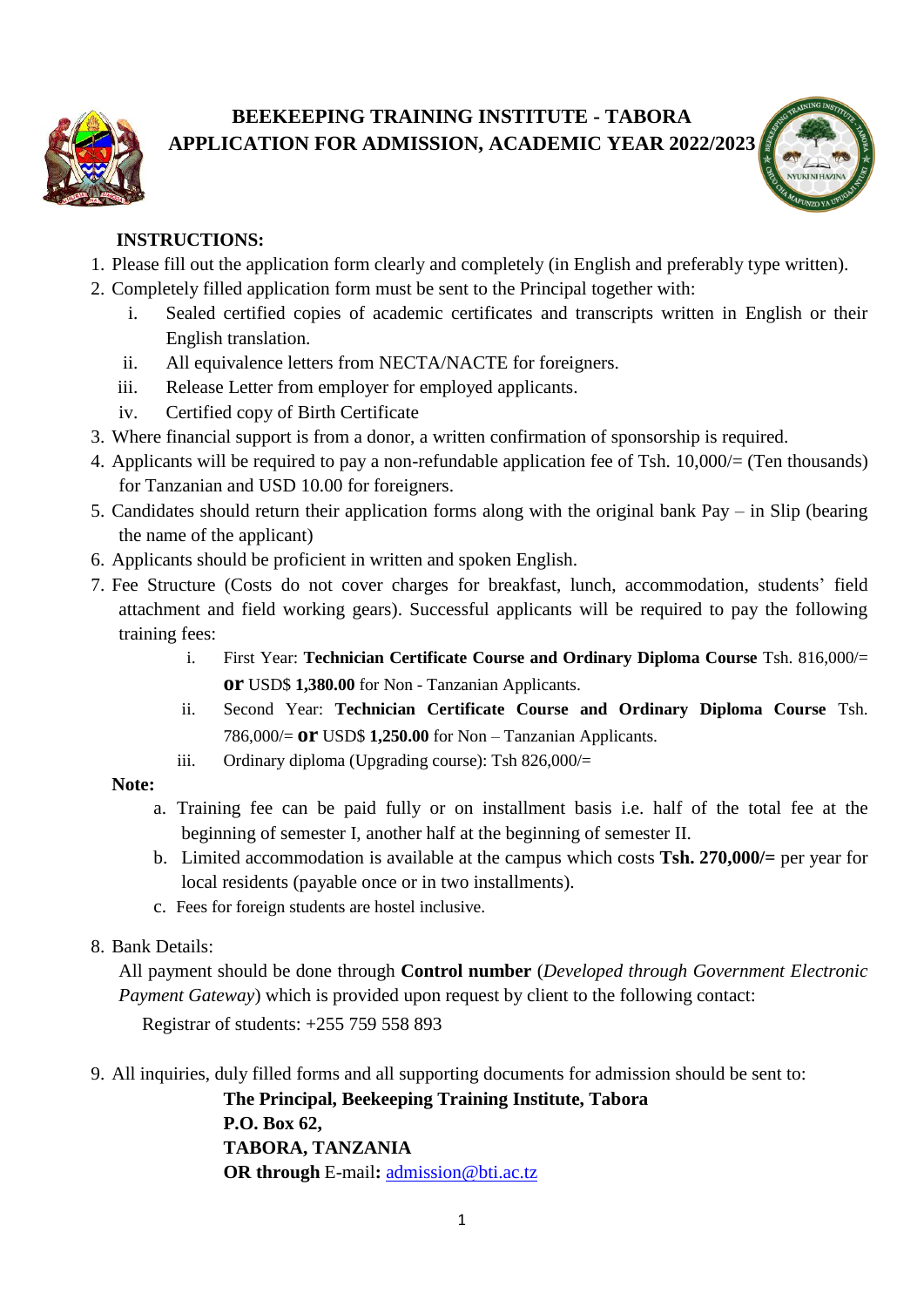## *(Parts A, B, C and D to be filled legibly by the Applicant. Please use BLOCK LETTERS throughout)*

## **PART A: PERSONAL PARTICULARS (SHOULD BE TRUE AND VALID INFORMATION)**

- 1. SURNAME …………………………………….........................…..…………. 2. FIRST NAME …………………………….……..............................…………….
- 3. MIDDLE NAME …………….……………………..................................…..……..

**NOTE**: The name in which you will be registered shall correspond exactly with the names in your Academic Certificate(s) or equivalent document(s).

| 4. Date of Birth: $(DD / MM / YY)$ |                | 5. Place of Birth: (Town or District and Country) |  |
|------------------------------------|----------------|---------------------------------------------------|--|
|                                    |                |                                                   |  |
|                                    |                |                                                   |  |
| 6. Country of Residence:           | 7. Citizenship | [TICK WHICH IS APPLICABLE]                        |  |
|                                    |                | 8. Sex: Male [ ] Female [ ]                       |  |
|                                    |                |                                                   |  |
| <b>Religion:</b><br>9.             |                | [TICK WHICH IS APPLICABLE]                        |  |
|                                    |                | 10. <b>Marital Status:</b> Married [ ]<br>Single  |  |
| 11. Contacts: Postal Address       |                |                                                   |  |
|                                    |                |                                                   |  |
|                                    |                | Tel: No                                           |  |
|                                    |                | E-mail                                            |  |

## **PART B: COURSE PROGRAMME FOR WHICH ADMISSION IS BEING SOUGHT**

#### **Tick where appropriate:**

### 1. **Training programme:**

- i. Technician Certificate in Beekeeping ii. Ordinary Diploma in Beekeeping iii. Ordinary Diploma in Beekeeping (Upgrading)
- **Note:** Applicants in need of BTI hostel services are required to communicate directly to the Institute via phone number: +255 759 558 893 or [info@bti.ac.tz](mailto:info@bti.ac.tz) for more information. Online application should follow instructions provided in our website through [www.btionlineapplication.ac.tz](http://www.btionlineapplication.ac.tz/)